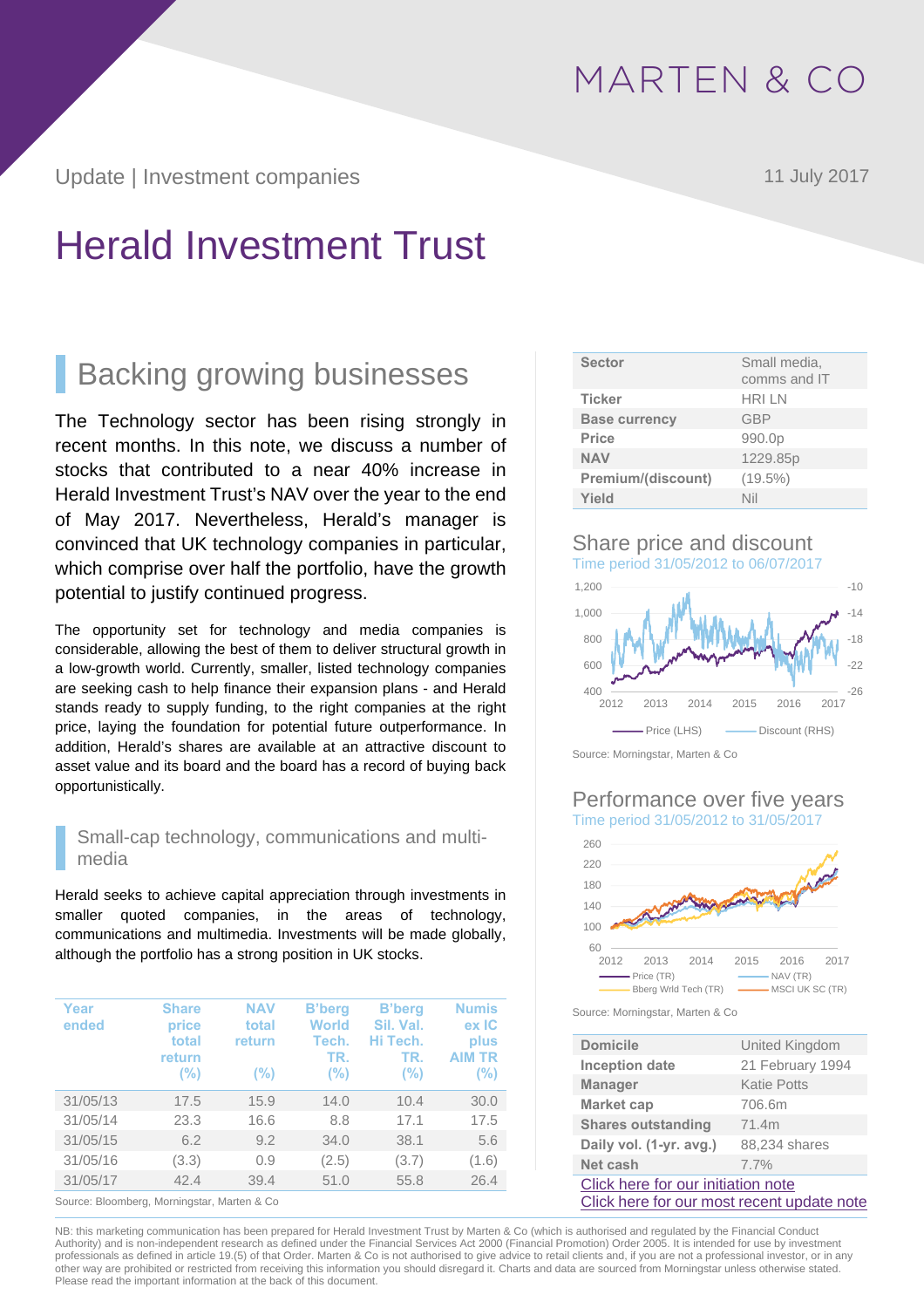A 'frothy' venture capital market is squeezing salaries and valuations of unlisted companies

# An overview of the technology sector

### Pockets of bubble

Katie Potts, the manager of Herald (Katie), says that there are 'pockets of bubble' within the technology sector. One of these is in the salaries paid to developers, which have soared, in California in particular. Part of the reason for this is that the venture capital (VC) market for unlisted technology companies in the US has been 'frothy', although the amount being invested is slowing (see Figure 1). The data for Q1 2017 (not displayed on the chart) shows that 1,104 deals worth \$13.9bn completed in the quarter (down 15% and 12% respectively). The peaks in the graphs in 2014/15 were well below those of the tech boom. Nevertheless, unlisted tech companies have absorbed a lot of capital. Worryingly perhaps, many large companies attracting funds seem to be a long way from profitability. Uber, Twitter and Snapchat spring to mind.

#### **Figure 1: US VC deals since 1995 by stage of development**



Source: PWC MoneyTree, CB insights

Small companies with good patents can thrive

Unlisted market valuations will, eventually, become more reasonable

Many of these large, VC-backed start-ups are operating a 'land grab' model. Faced with competition from these behemoths, some investors might think smaller tech companies could struggle. Katie acknowledges that the sorts of companies that Herald owns are not well-known names. She points out, however, that, in the technology market, intellectual property counts for a lot. Small companies with good patents can thrive while profitless large caps may run into the sand.

At some point, the VC backers will be looking for an exit. Very few technology companies have come to the market via an IPO in recent times. The manager thinks this may be because venture backers are looking for valuations that equity markets are not prepared to match. In other words, the hype that surrounds unlisted companies is not permeating into public markets in any meaningful way. As evidence for restraint in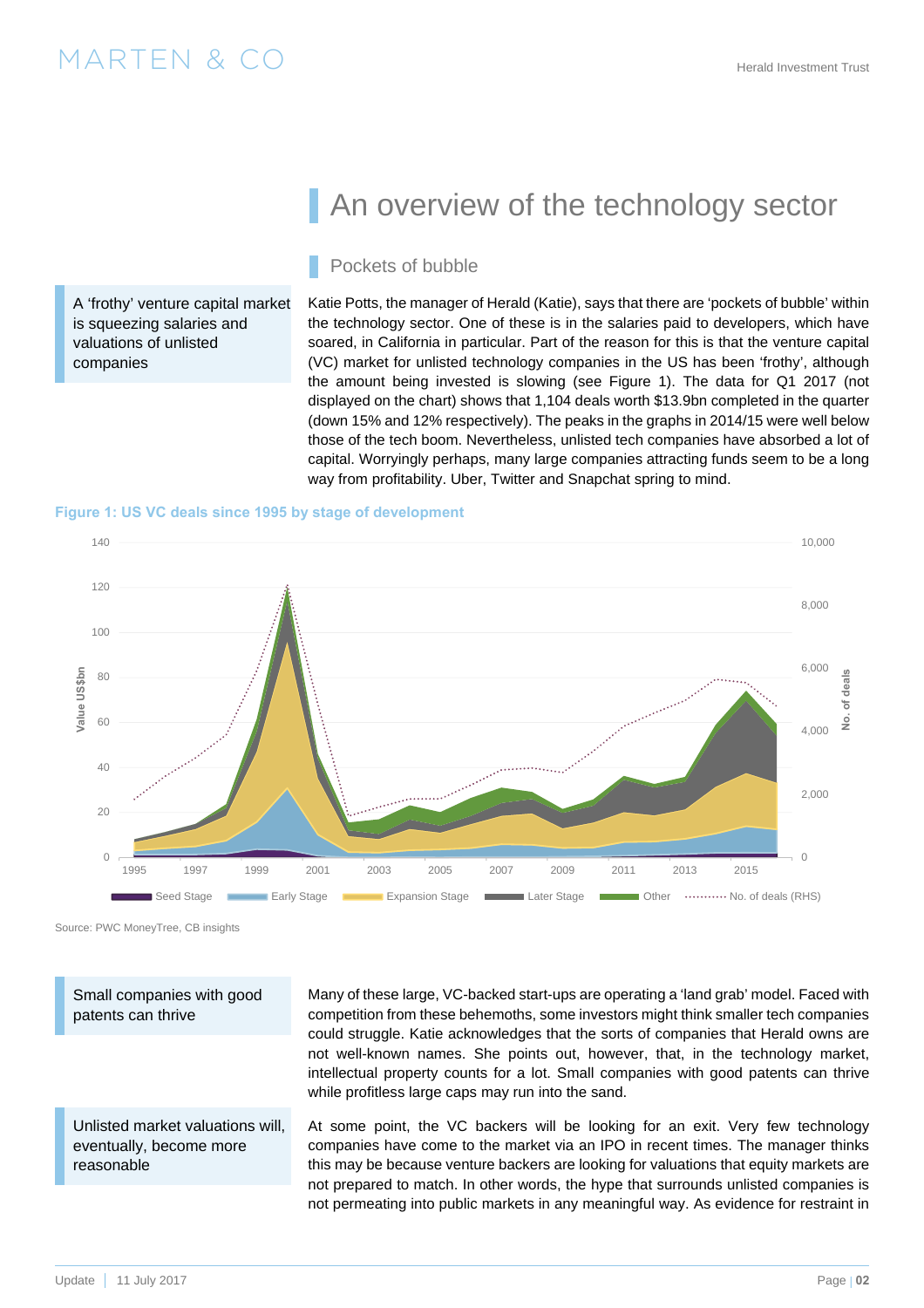Herald stands as a force for good, as a provider of muchneeded capital to expanding technology businesses

listed equity markets, Snapchat's share price recently dipped below its IPO price, a milestone that Twitter 'achieved' in August 2015 (it is now 35% below that level). Katie thinks VC investors will, eventually, become more reasonable in terms of their price expectations.

In the meantime, VC investors may be in for some nasty surprises. In our last note, Katie highlighted the failure of Powa Technologies. More recently, another British 'unicorn' has gone to the wall, having burned through £100m of equity and debt. Ve Interactive, an online sales optimisation company, went into administration in April 2017. It has since been bought out by its management team for £2m. A large number of high net worth individuals, rather than savvier VC investors, are said to have backed Ve Interactive.

### Listed companies looking for expansion capital

We may not be seeing many IPOs, but cash calls from listed technology companies are a feature of the market at the moment. Fortunately, Herald has cash available to deploy in the best opportunities. Katie says she is meeting two or three companies a day that are looking for cash. However, she is exercising caution. We think that Herald stands as a force for good, as a provider of much-needed capital to expanding technology businesses, particularly those in the UK. Figure 2 shows the value and number of primary placings that Herald has supported since launch: 2017's figure looks set to match or perhaps even exceed 2014's.





Source: Herald Investment Management

Technology in the UK

UK stocks make up over half the portfolio. Since launch, Herald's UK holdings have provided some of its best returns. In recent years however, UK tech companies have lagged their overseas counterparts. Katie say that this has left them looking even more attractively valued, relative to US peers in particular. Even the handful of companies set up to maximise the potential of the intellectual property being created in British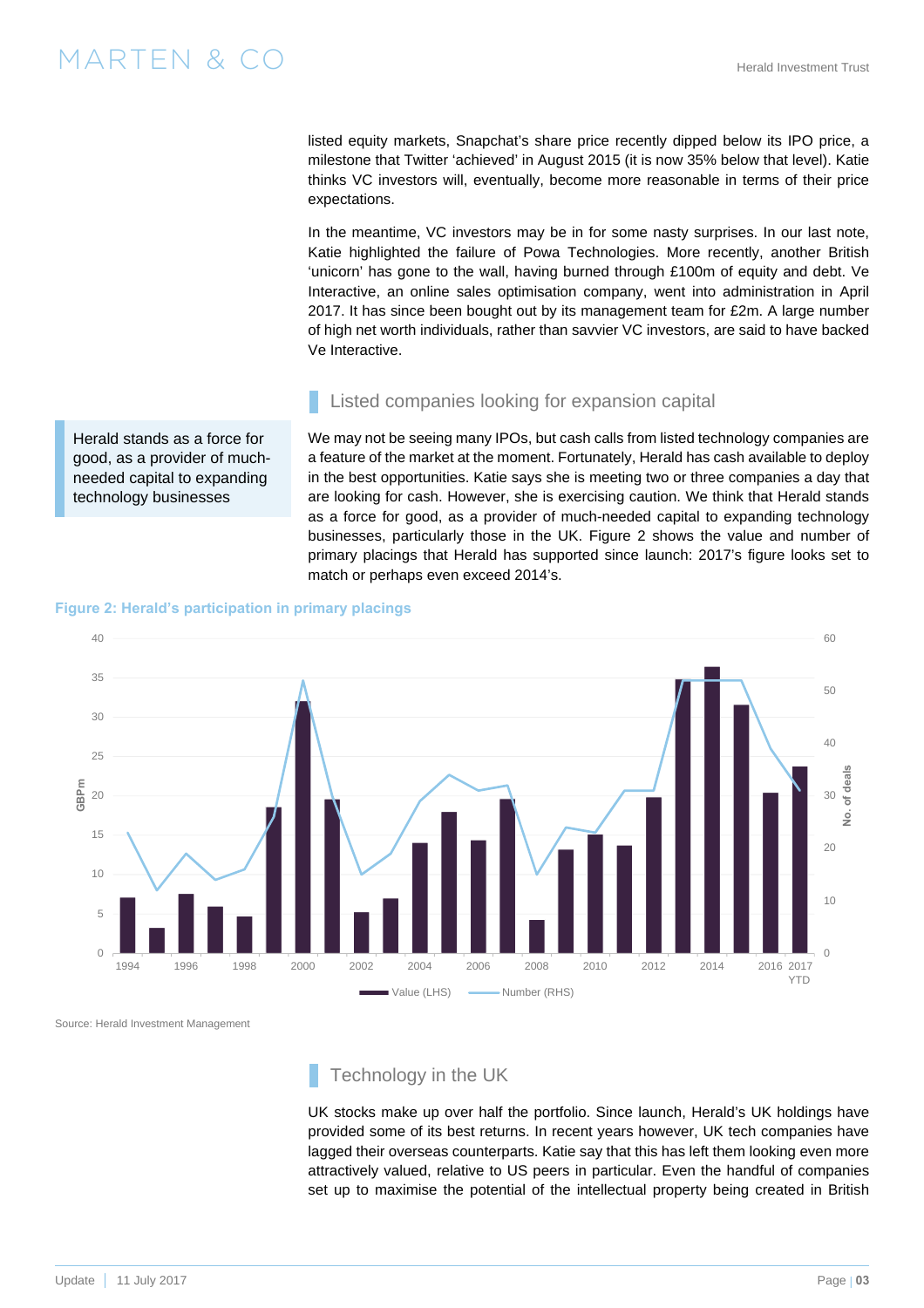### $\text{MARTEN} \ \text{\&} \ \text{CO} \qquad \qquad \text{MARTEN} \ \text{C} \odot \qquad \qquad \text{MRTEN} \qquad \text{C} \odot \qquad \qquad \text{MRTEN} \qquad \text{C} \odot \qquad \qquad \text{MRTEN} \qquad \text{C} \odot \qquad \qquad \text{MRTEN} \qquad \text{C} \odot \qquad \qquad \text{MRTEN} \qquad \text{C} \odot \qquad \qquad \text{MRTEN} \qquad \text{C} \odot \qquad \qquad \text{MRTEN} \qquad \text{MRTEN} \qquad \text{MRTEN} \q$

universities has de-rated. These were trading on big premiums to asset value but this is no longer the case.

If you wander around London's Old Street, you would be forgiven for thinking that we were back to the heady days of the tech boom. The rate of company formation in the area has been phenomenal; Katie cites a figure of 32,000 digital companies formed in the EC1V postcode alone. This explosion in the number of start-ups has not yet translated into more opportunities for Herald, however, although it may do in time.

Katie thinks that the UK election result was priced into markets. These had fallen on heightened uncertainty as the vote loomed. Looking ahead, she is concerned about possible anti-business policies that could emanate from a Labour government should the swing to the Left continue. UK election result was priced into markets

Katie thinks that, given the political backdrop, businesses may be wary of making investments and, as evidence of this, she reports that takeover activity has declined sharply so far in 2017. She fears that, in the UK, jitters around the Brexit negotiations may have been compounded by the prospect of a hung parliament. It may also be that US companies are thinking of repatriating cash (now that a more favourable US tax regime seems likely) rather than making acquisitions. She is concerned that their alternative strategy is to poach staff from UK companies and cites Apple's recent recruitment of a number of key employees from Imagination Technologies as an example of this. Sharp decline in takeover activity

> The practical impact of Brexit on trading for the companies in Herald's portfolio may be limited. In the Technology sector, many companies tend to operate in global markets. Within the portfolio, GB Group, the largest holding, has more of a domestic focus than most but is growing its overseas busi[ness \(see p](#page-4-0)[age](#page-5-0) 6).

### Secular growth in a low-growth world

Katie highlights a number of themes that are being developed by the companies that Herald holds. These include:

- **Smartphones**
- Productivity enhancements
- Security and identity management
- Online/digital economy
- Fintech
- Internet of things
- **Healthcare**
- Clean energy
- IP telephony and call centre solutions
- Big data and cloud computing
- Semiconductors, equipment and tools

To give just a couple of examples. In the security subsector, the recent ransomware attack suffered by the NHS and others may finally force governments to devote more resource to security. High-profile data breaches seem to be occurring with ever greater frequency. For example, it recently emerged that Deep Root Analytics, a firm charged with gathering data on the voting preferences and attitudes of America voters, had left such information on 198m people on a publicly accessible Amazon server. Katie notes that the estimated annual cost of cybercrime is more than six times the amount spent on security.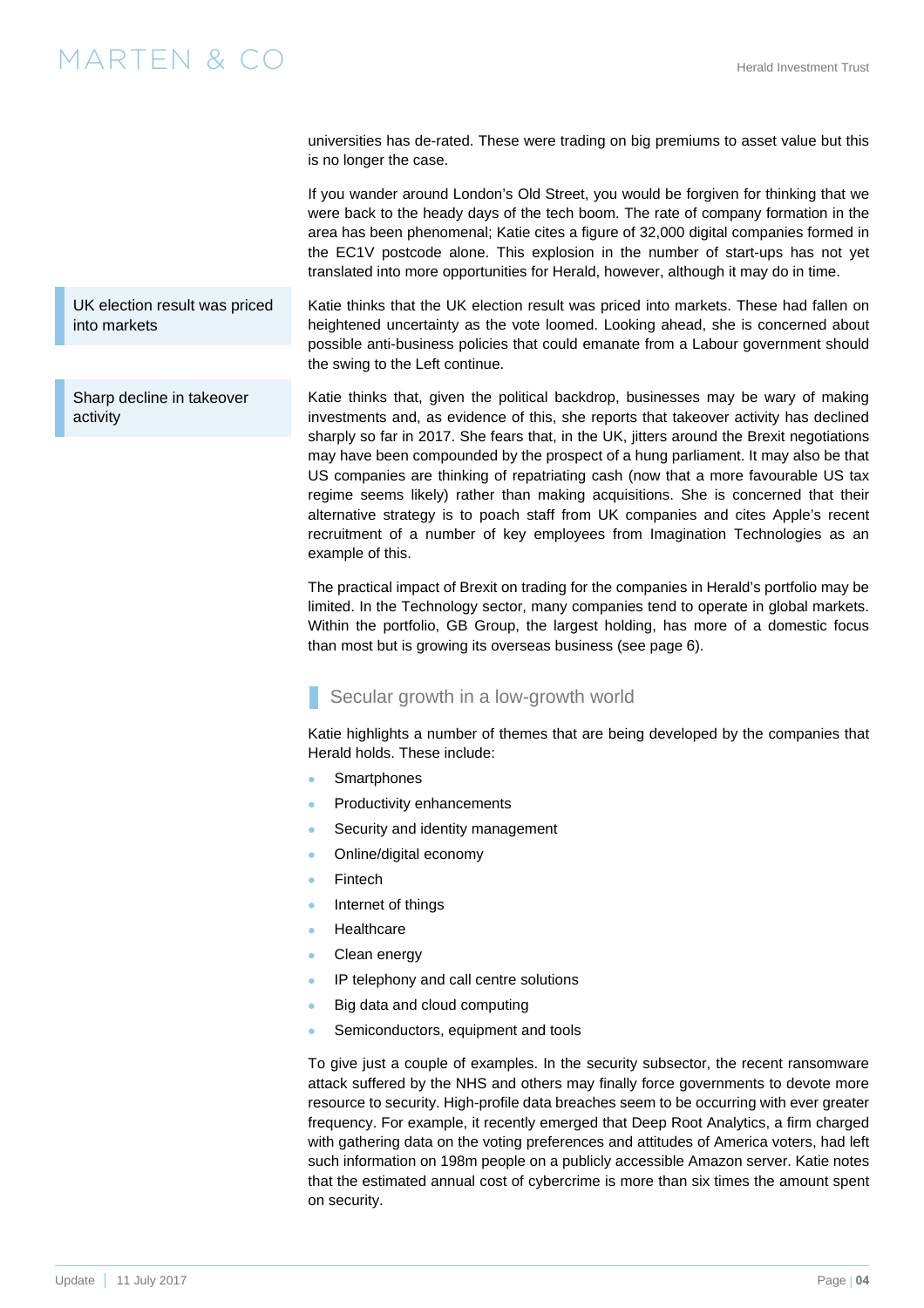### <span id="page-4-0"></span>MARTEN & CO

Herald lists 19 holdings that are exposed to this area of the technology market including GB Group (identity data intelligence), SQS (software and IT system security testing) and Radware (cyber security including DDoS protection).

In IP telephony and call centre solutions, there has been dramatic growth in the VoIP (voice over internet protocol) market in recent years and this is expected to continue for some years yet. Global market research firm, Transparency Market Research, says that the phone-to-phone VoIP subscriber base is forecast to grow by 16.6% per annum compound between 2014 and 2020, and that revenue from long-distance VoIP calls is expected to grow by 8% per annum compound over the same period. At the same time, the growth in online retail is leading to a boom in call centres. Herald holds 10 companies seeking to benefit from this area, including Eckoh (call centres), Five9 (call centre software) and 8x8 (VoIP specialists).

# Asset allocation







Source: Herald Investment Management \*Note: as a proportion of gross assets Source: Herald Investment Management \*Note: as a proportion of gross assets

The changes to Herald's asset allocation have been minor over the past six months. Perhaps the most significant change is an increase in exposure to EMEA. This is due, in part, to positive performance from that part of the portfolio.

#### **Figure 5: Top 10 holdings as at 31 May 2017**

| <b>Holding</b>                     | <b>Sector</b>                | <b>Geography</b>   | <b>Allocation</b><br>31 May<br>2017<br>(%) | <b>Allocation</b><br>30<br><b>November</b><br>$2016$ (%) | <b>Percentage</b><br>point<br>change |
|------------------------------------|------------------------------|--------------------|--------------------------------------------|----------------------------------------------------------|--------------------------------------|
| <b>GB Group</b>                    | Software & computer services | UK                 | 2.9                                        | 2.0                                                      | $+0.9$                               |
| <b>Diploma</b>                     | Support services             | <b>UK</b>          | 2.8                                        | 2.7                                                      | $+0.1$                               |
| <b>Idox</b>                        | Software & computer services | UK.                | 2.5                                        | 2.2                                                      | $+0.3$                               |
| <b>IQE</b>                         | Technology hardware & equip. | <b>UK</b>          | 2.2                                        | 1.4                                                      | $+0.8$                               |
| <b>Next Fifteen Communications</b> | Media                        | <b>UK</b>          | 1.8                                        | 1.6                                                      | $+0.2$                               |
| <b>Silicon Motion Technology</b>   | <b>Semiconductors</b>        | US                 | 1.7                                        | 1.8                                                      | $-0.1$                               |
| <b>Pegasystems</b>                 | Software & computer services | US                 | 1.6                                        | 1.3                                                      | $+0.3$                               |
| <b>M&amp;C Saatchi</b>             | Media                        | UK                 | 1.5                                        | 1.5                                                      | 0.0                                  |
| <b>BE Semiconductor Industries</b> | Technology hardware & equip. | <b>Netherlands</b> | 1.5                                        | 1.1                                                      | $+0.4$                               |
| <b>Telit Communications</b>        | Technology hardware & equip. | <b>UK</b>          | 1.3                                        | 1.2                                                      | $+0.1$                               |
| <b>Total top 10 holdings</b>       |                              |                    | 19.8                                       |                                                          |                                      |

Source: Herald Investment Management, Marten & Co.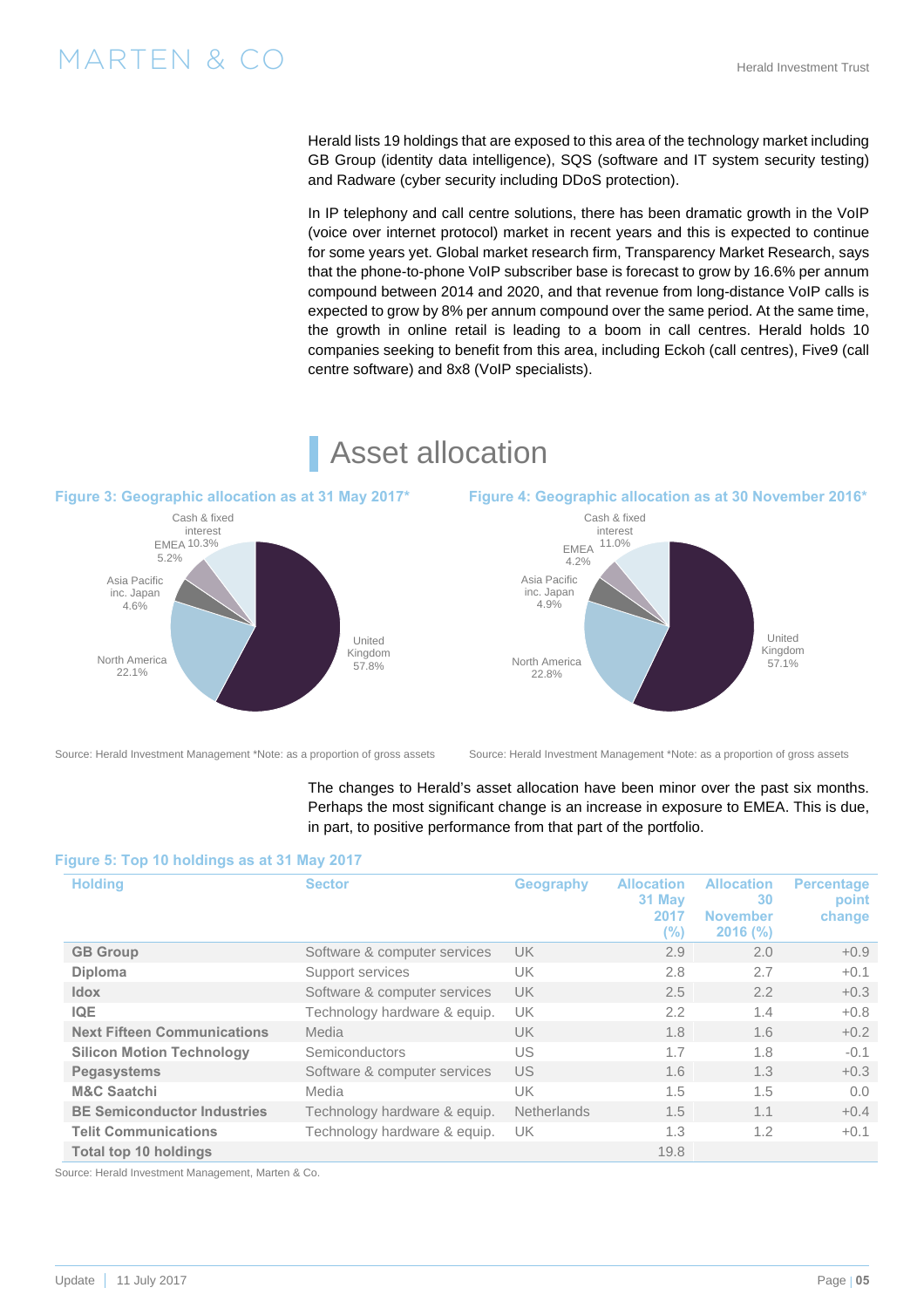Two stocks, Pegasystems and Telit Communications have moved into the top 10 holdings since we last wrote, at the expense of Avesco, which was sold following a takeover, and Imagination Technologies, whose share price was hit when Apple announced it would discontinue the use of its chips [\(see performance on page 8](#page-7-0)).

#### <span id="page-5-0"></span>**Figure 6: GB Group share price**



Source: Bloomberg, Marten & Co

### GB Group

When we last wrote, GB Group, which is now the largest stock in the portfolio, had just experienced a sharp fall in its share price. Investors had found a trading statement disappointing. Katie was convinced of the merits of the company, however, and she has been proved right. The shares rose by 63% over the six months ended 31 May 2017. On 9 May 2017, GB Group announced the acquisition of Postcode Anywhere (Holdings), which trades as PCA Predict, for £74m. Although a UK based company, PCA Predict has considerable business overseas with offices in the US and Germany. GB Group raised £58m through a placing to help finance the deal. Katie welcomes the broadening of GB Group's business into overseas markets but Herald did not take participate in the fundraising.

#### IQE

Compound semiconductor specialist IQE has seen its share price rise by 4.7x over the past year. The company has been diversifying its revenue base away from mobile technology and now has potentially exciting products aimed at the optical sensor market. End uses for its technology include high-speed communication, the 'internet of things', big data, advanced medical technology, energy efficiency and the sensors used in driverless cars.

### Pegasystems

Pegasystems has been a feature of Herald's portfolio since 2003 when Katie was buying stock at around the \$4 mark. The company's rules-based workflow software has applications in the fields of CRM and BPM. It competes with companies such as SalesForce. Recent results have been well received by investors. Katie says she topped up the holding in 2014 at \$24 and, more recently, she has been reducing the position at prices in the upper 50s.

### Telit Communications

Telit Communications provides services that support the 'Internet of Things'. Its products are used across a wide range of industries, including retail (it can be used to monitor inventory) and enabling smart buildings (controlling lighting, utilities, heating, ventilation and air conditioning). It has just made its first sale of its automotive communication module, designed to support remote software updates in a secure environment. It shares have performed well over the past year but are lower than their April highs, held back perhaps by a £39m fundraising in May (in which Herald did not participate).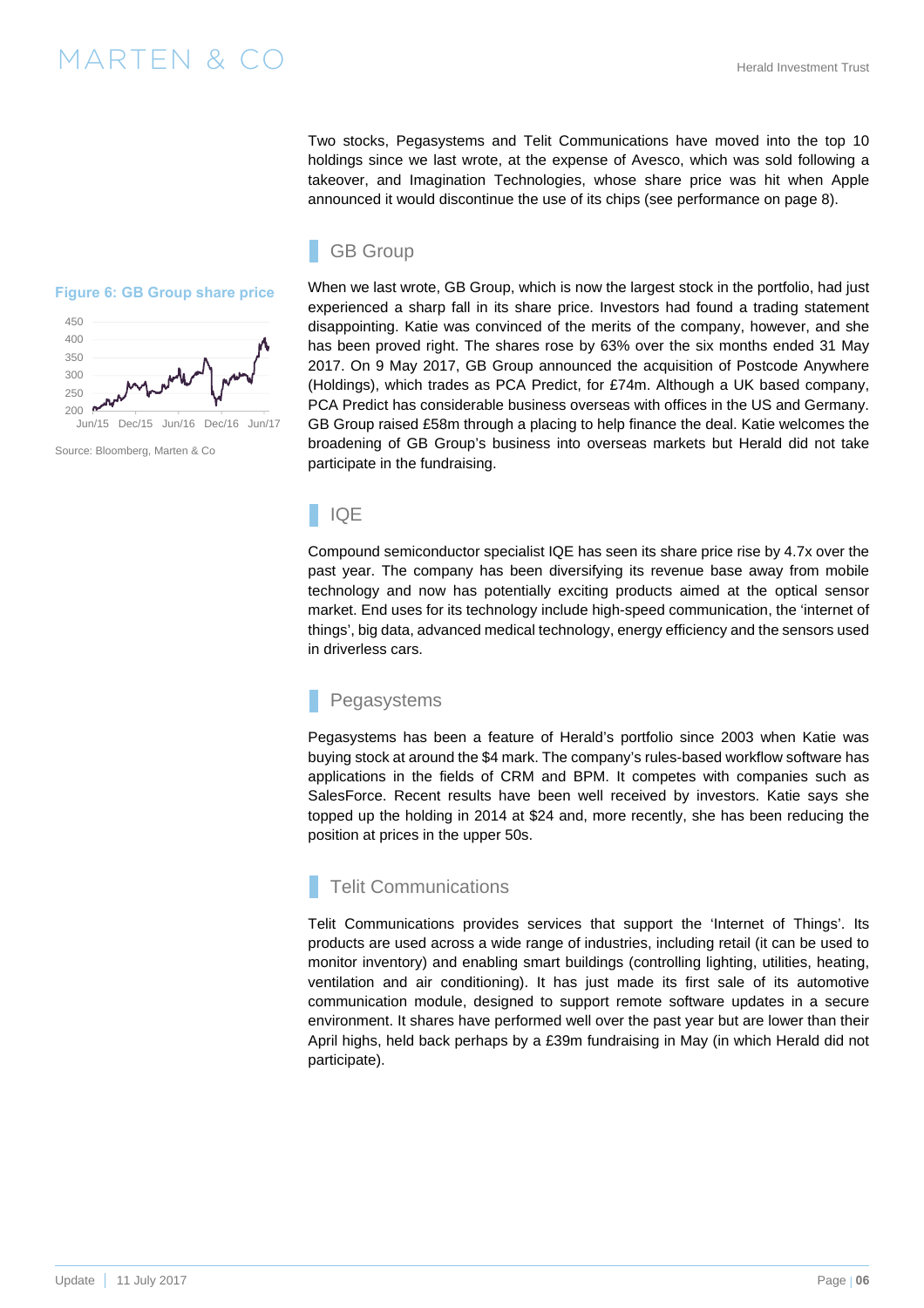# $\text{MARTEN} \ \text{\&} \ \text{CO} \qquad \qquad \text{MARTEN} \ \text{C} \odot \qquad \qquad \text{MRTEN} \qquad \text{C} \odot \qquad \qquad \text{MRTEN} \qquad \text{C} \odot \qquad \qquad \text{MRTEN} \qquad \text{C} \odot \qquad \qquad \text{MRTEN} \qquad \text{C} \odot \qquad \qquad \text{MRTEN} \qquad \text{C} \odot \qquad \qquad \text{MRTEN} \qquad \text{C} \odot \qquad \qquad \text{MRTEN} \qquad \text{MRTEN} \qquad \text{MRTEN} \q$

Up-to-date performance information on Herald is [available on the QuotedData](http://quoteddata.com/sector/small-media-comms-cos/)  website

# **Performance**

Herald's long-term performance history was discussed in our previous note. The fund's excellent long-term track record has been maintained over the last 12 months. In its latest factsheet, Herald says the fund has returned 1236% since launch which compares very favourably with a 277% return from the Numis Smaller Companies plus Aim excluding Investment Companies index and a 990% return from the Russell 2000 Tech Index, the two indices used by Herald as performance comparators.

More recently, it is clear from Figure 7 that following the Brexit vote, Herald's portfolio did well relative to the Numis index. Nevertheless, Herald's UK exposure held back its performance relative to the Bloomberg World Tech Index, which has a strong US bias.

**Figure 7: HRI's NAV relative to Bloomberg World Tech Index and Numis Smaller Companies Plus AIM ex Investment Companies Index over five years to 31 May 2017** 



Source: Bloomberg, Morningstar, Marten & Co

Katie says that recent results announcements in the technology sector have been solid. This helped drive a rally in the sector. Over the past year, from a low point late in June 2016, the Dow Jones US Technology Index climbed by 47% to reach a peak on June 8 2017. The next day, Goldman Sachs published a note that questioned the sustainability of the US technology sector rally. This seemed to trigger some profit taking but the markets have stabilised since.

#### **Figure 8: Cumulative total return performance to 31 May 2017**

|                                         | month<br>'%) | 3 months<br>'%) | 6 months<br>'%) | l year<br>'%) | 3 years<br>'%) | 5 years<br>(%) |
|-----------------------------------------|--------------|-----------------|-----------------|---------------|----------------|----------------|
| <b>HRI NAV</b>                          | 5.1          | 9.6             | 18.3            | 39.4          | 53.5           | 107.5          |
| <b>HRI</b> share price                  | 5.2          | 6.8             | 19.9            | 42.4          | 46.2           | 111.7          |
| <b>Bloomberg World Tech</b>             | 5.4          | 6.1             | 17.9            | 51.0          | 97.3           | 144.6          |
| <b>Bloomberg Silicon Valley Hi Tech</b> | 4.3          | 4.9             | 22.6            | 55.8          | 107.2          | 167.8          |
| Numis Smaller Cos. plus AIM ex IC Index | 2.7          | 9.7             | 19.7            | 26.4          | 31.3           | 100.6          |
| <b>Bloomberg World</b>                  | 2.7          | 1.6             | 8.2             | 30.7          | 52.7           | 100.8          |

Source: Bloomberg, Morningstar, Marten & Co

Positive contributions to performance

Positive contributions to recent performance have come from Isra Vision, BE Semiconductor, Data Respons, Adesto and Bango, amongst others. Some of these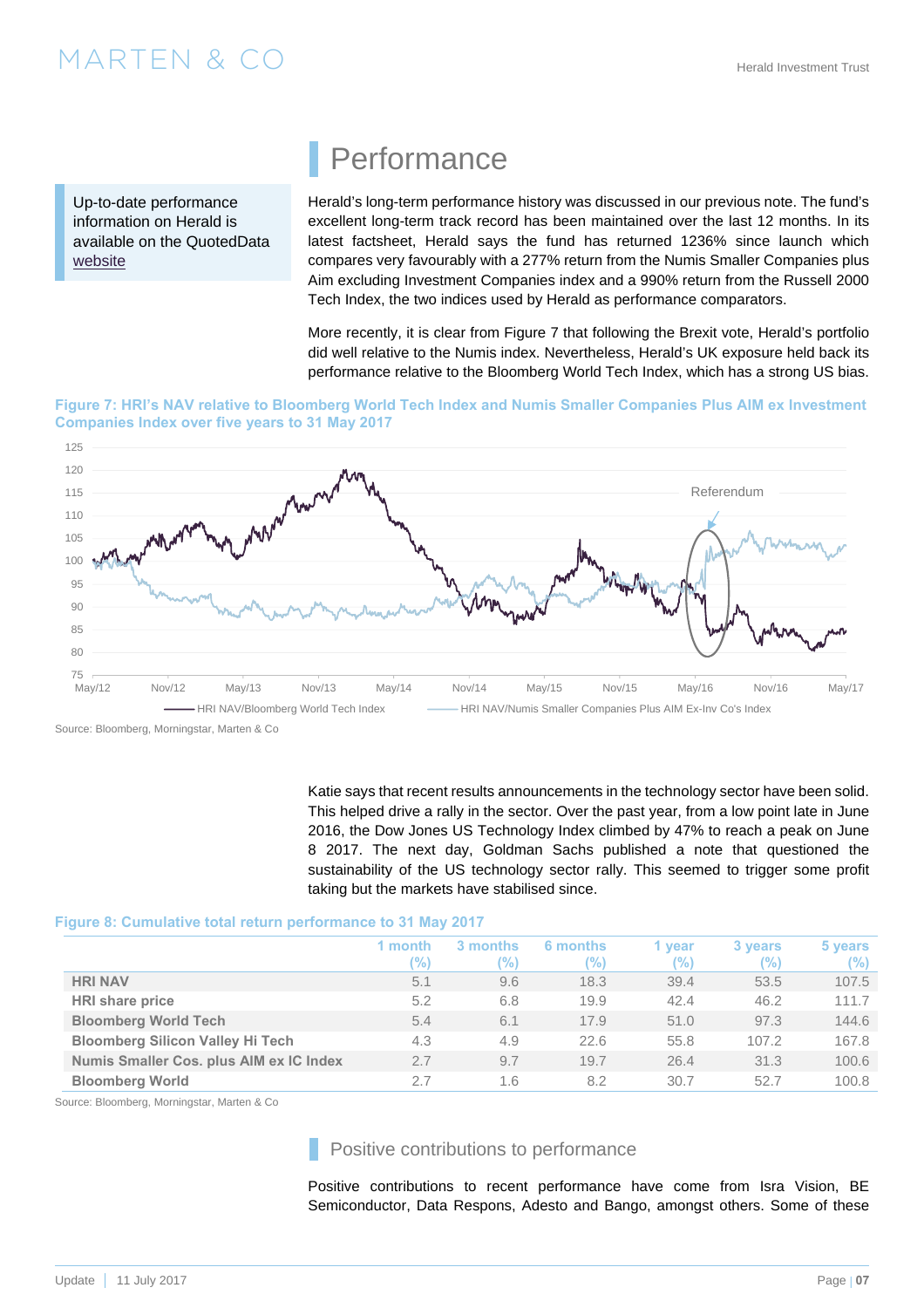## <span id="page-7-0"></span> $\mathsf{MARTEN}\ \&\ \mathsf{CO}$  and the contract  $\mathsf{MARTEN}\ \&\ \mathsf{CO}$

**Figure 9: Isra Vision share price (euro)** 



Source: Bloomberg, Marten & Co

#### **Figure 10: Data Respons share price (euro)**



Source: Bloomberg, Marten & Co

**Figure 11: Imagination** 



Jun/15 Dec/15 Jun/16 Dec/16 Jun/17

Source: Bloomberg, Marten & Co

may be relatively small positions but, from little acorns… Katie says that over 70 companies have made the fund more than £4m since the fund was launched in 1994.

**Isra Vision**, is a German company whose products help robots 'see', aid quality control through surface inspection and are used as control systems for quality assurance (used in places such as production lines). Allied Market Research estimates that the market for robotic vision systems could be worth \$7.7bn by 2022. It shares are up by more than 60% over the past six months.

**BE Semiconductor**'s shares have risen by more 50% since the end of November 2016 aided by strong Q1 results. The company produces assembly equipment for the semiconductor industry. Its order book at the end of March was 130% higher than at the equivalent period the year before and margins are climbing (from 10.1% at 31 March 2016 to 22.0% at 31 March 2017).

**Data Respons** is a Norwegian 'Internet of Things' company developing embedded systems for a wide range of applications. It undertakes bespoke R&D projects for customers. It shares are two and a half times the level that they were a year ago as a slew of orders, particularly in its R&D services division, helped push profits higher.

**Adesto Technologies** provides memory solutions for the 'Internet of Things'. It underperformed in 2016 but saw its share price recover over the six months ended 31 May 2017, more than doubling from its low point. Its shares have slipped a little in recent weeks following a \$17.6m fund raise, in which Herald participated.

**Bango** provides mobile payments solutions. Its shares have more than doubled since the end of November 2016. The company recently announced a deal to provide Japanese customers of mobile phone company, NTT DOCOMO, with the ability to pay for goods on Amazon.co.jp.

### Negative contributions to performance

In contrast, chip maker, **Imagination Technologies** (Imagination), detracted substantially from recent performance. Katie thinks that the holding has cost Herald £6m year to date. However, she points out that Imagination has generated £30m for the fund over the life of the holding, as Katie has booked profits consistently. Herald was opposed to the ousting of Sir Hossein Yassaie as chief executive in February 2016 and believes that this contributed to Imagination losing its Apple contract. Apple has hired a number of key staff from Imagination. However, Katie believes that there is still some value in the business and, on 22 June 2017, Imagination announced it had been approached by a number of parties looking to buy the whole group.

The sharp move in Imagination's share price helps illustrate the reasoning behind the level of diversification within the portfolio. Herald's NAV increased in April despite this setback.

One other stock that fell was **Opera Software**, the Norwegian company known for the eponymous web browser. Revenues are in decline and, last summer, a bid by a Chinese consortium failed to secure regulatory approval. They still went on to buy the browsing business however. The residual business was hit by delays in product launches.

One other factor holding back returns has been Herald's relatively high cash balance. Katie has not been rushing to reinvest cash that the fund received from takeovers in 2016. Now the fund has a 'war chest' to support, selectively, the current run of cash calls and to pick up stock in favoured positions, if markets adjust to Katie's valuation targets.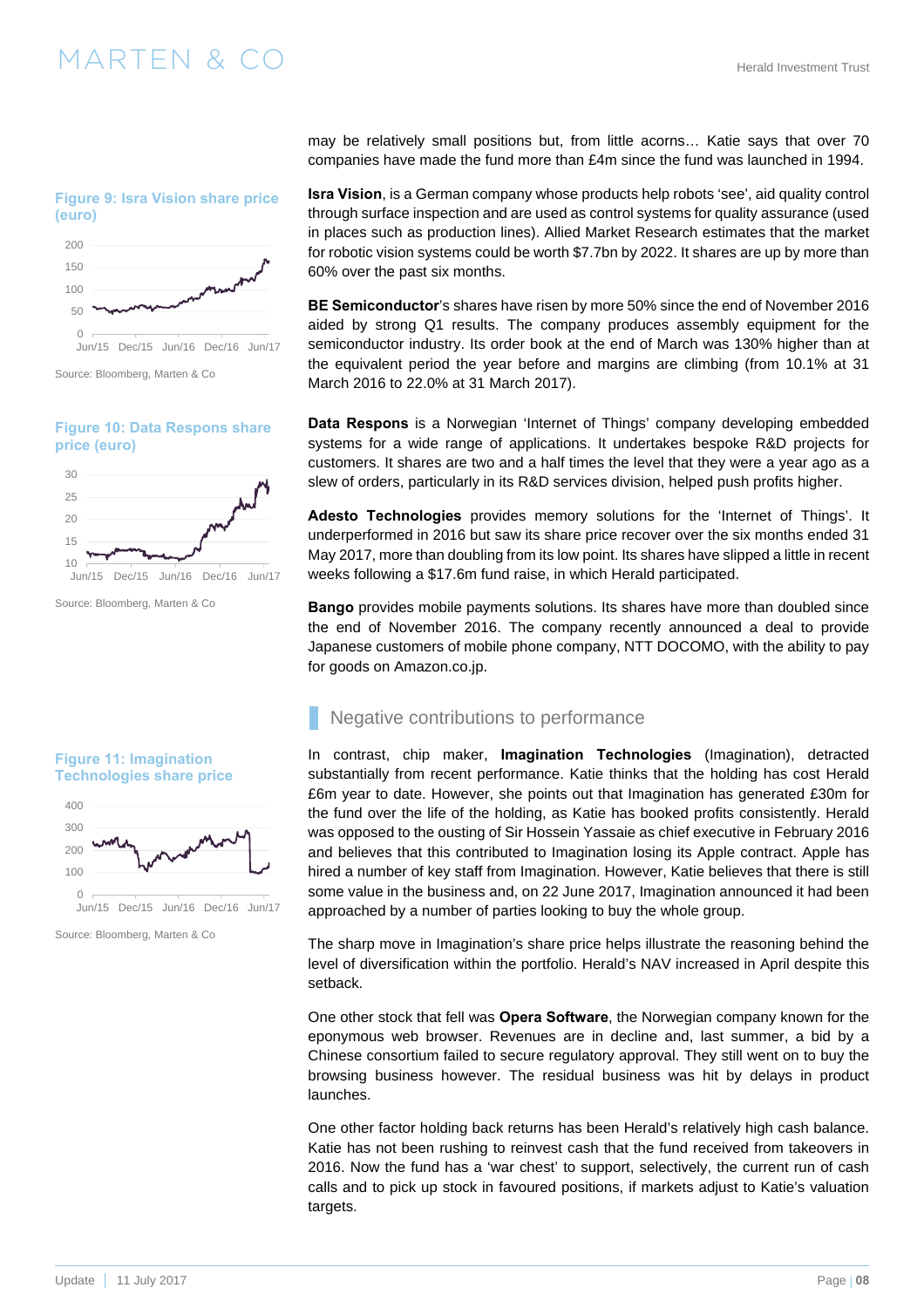### $\mathsf{MARTEN}\ \&\ \mathsf{CO}$  and the contract  $\mathsf{MARTEN}\ \&\ \mathsf{CO}$

More information can be found at the trust's website: www.heralduk.com

Readers may also be interested in our initiation note of August 2016. [Please click](http://martenandco.com/wp-content/uploads/2016/09/160810-Herald-Initiation-MC1.pdf)  [here to view](http://martenandco.com/wp-content/uploads/2016/09/160810-Herald-Initiation-MC1.pdf)

# Fund profile

Established in 1994, Herald invests globally in small technology, communications and multimedia companies with the aim of achieving capital growth. It is the only listed fund of its type. The trust invests globally, but has a strong bias towards the UK, which further distinguishes it from other global technology funds, that tend to be biased towards the US.

New investments in the fund will typically have a market capitalisation of \$2bn or less, but are generally much smaller when the first investment is made. If successful, these can grow to be a multiple of their original valuation. This type of investing is inherently longer term in nature and so the trust tends to have relatively low turnover. Reflecting the risks inherent in this type of investing, the trust maintains a highly diverse portfolio of investments (typically in excess of 250) to help mitigate this risk.

Herald has had the same lead fund manager since launch: Katie Potts. She was a highly regarded technology analyst at Warburg (later UBS) prior to launching the fund. Katie owns a substantial stake in the company and a significant minority stake in the management company and, clearly therefore, is motivated to ensure the success of the fund.

# Previous research publications

Readers interested in further information about Herald, such as investment process, fees, capital structure, trust life and the board, may wish to read our initiation note *Invest in the future,* published on 16 August 2016, and our update note, *Tech bids demonstrate value*, published on 20 December 2016. The contents pages of our initiation note have been reproduced below. You can read the notes by clicking on them in Figure 12 or by visiting our website, www.martenandco.com.

#### **Figure 12: Marten & Co. previously published research on Herald**

| <b>Title</b>                | Note type  | <b>Date</b>      |
|-----------------------------|------------|------------------|
| Invest in the future        | Initiation | 16 August 2016   |
| Tech bids demonstrate value | Update     | 20 December 2016 |

Source: Marten & Co.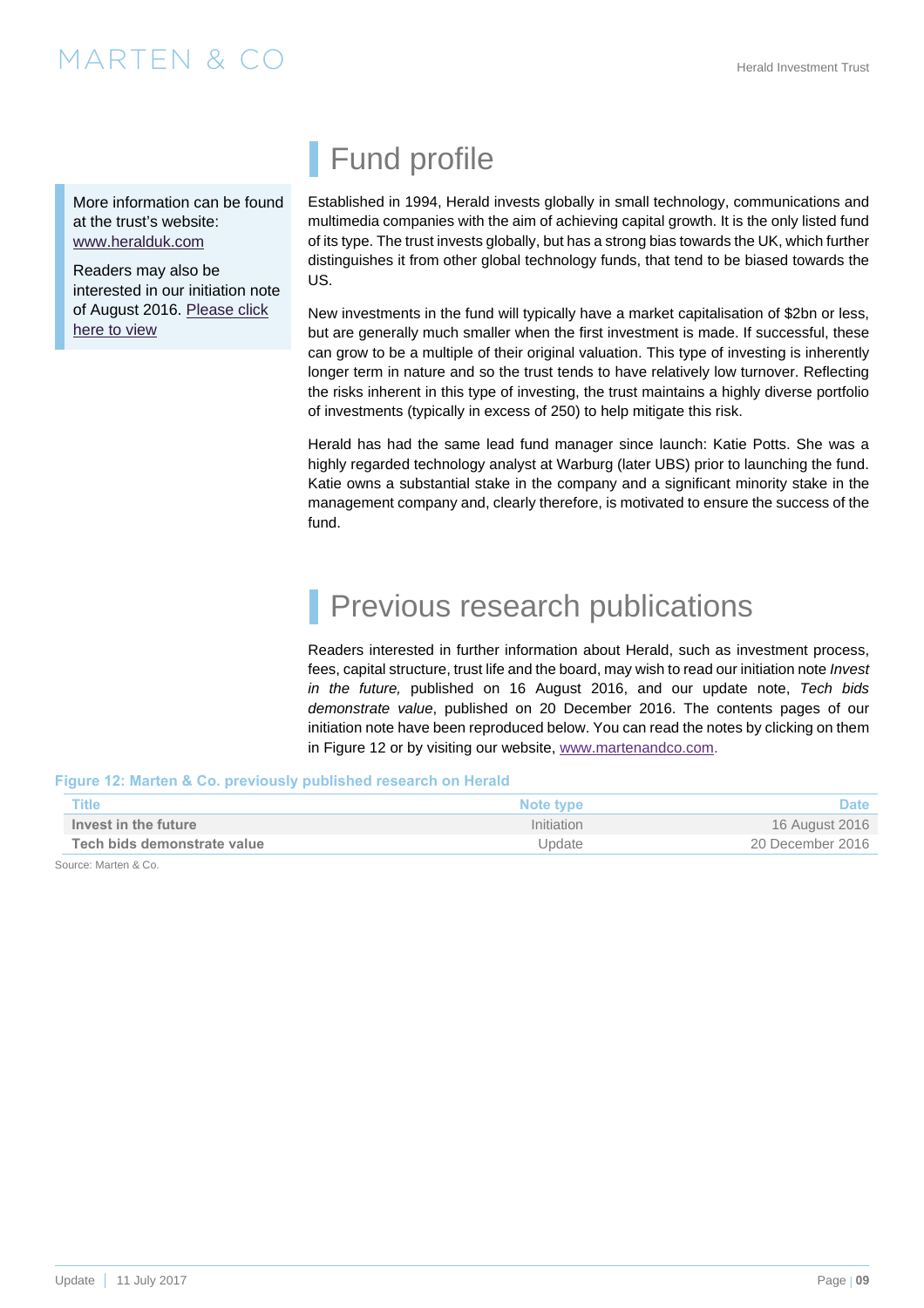## MARTEN & CO

|                 | Invest in the future $-$ 16 August 2016                                                       |
|-----------------|-----------------------------------------------------------------------------------------------|
| 4               | <b>Fund Profile</b>                                                                           |
| 4               | Consistent management and approach                                                            |
| 4               | A major player in an ever-changing environment                                                |
| 6               | Management arrangements                                                                       |
| 6               | The state of the technology market                                                            |
| 6               | Lack of research may affect liquidity, but creates opportunities for longer-term<br>investors |
| $6\phantom{1}6$ | Shrinking institutional investor base in the UK                                               |
| 6               | Venture capital bubble?                                                                       |
| $\overline{7}$  | <b>Brexit</b>                                                                                 |
| $\overline{7}$  | UK plc for sale?                                                                              |
| $\overline{7}$  | Restricted movement on Silicon Roundabout?                                                    |
| $\overline{7}$  | Staff retention and remuneration                                                              |
| 8               | Small cap versus large cap - performance and valuations                                       |
| 10              | <b>Investment process</b>                                                                     |
| 10              | Extensive fundamental research                                                                |
| 10              | Idea generation                                                                               |
| 10              | Searching for companies with sustainable advantages                                           |
| 11              | Safety in numbers                                                                             |
| 11              | Portfolio construction                                                                        |
| 12              | Sell discipline                                                                               |
| 12              | <b>Asset allocation</b>                                                                       |
| 14              | Diploma                                                                                       |
| 14              | <b>Imagination Technologies</b>                                                               |
| 14              | <b>GB Group</b>                                                                               |
| 15              | Idox                                                                                          |
| 15              | Silicon Motion Technology                                                                     |
| 16              | Performance                                                                                   |
| 19              | <b>Dividend</b>                                                                               |
| 20              | <b>Discount</b>                                                                               |
| 21              | Discount management                                                                           |
| 22              | <b>Fees and costs</b>                                                                         |
| 22              | <b>Capital structure and life</b>                                                             |
| 22              | Interest-rate swap                                                                            |
| 23              | Life                                                                                          |
| 23              | <b>Board</b>                                                                                  |
| 24              | <b>Management team</b>                                                                        |